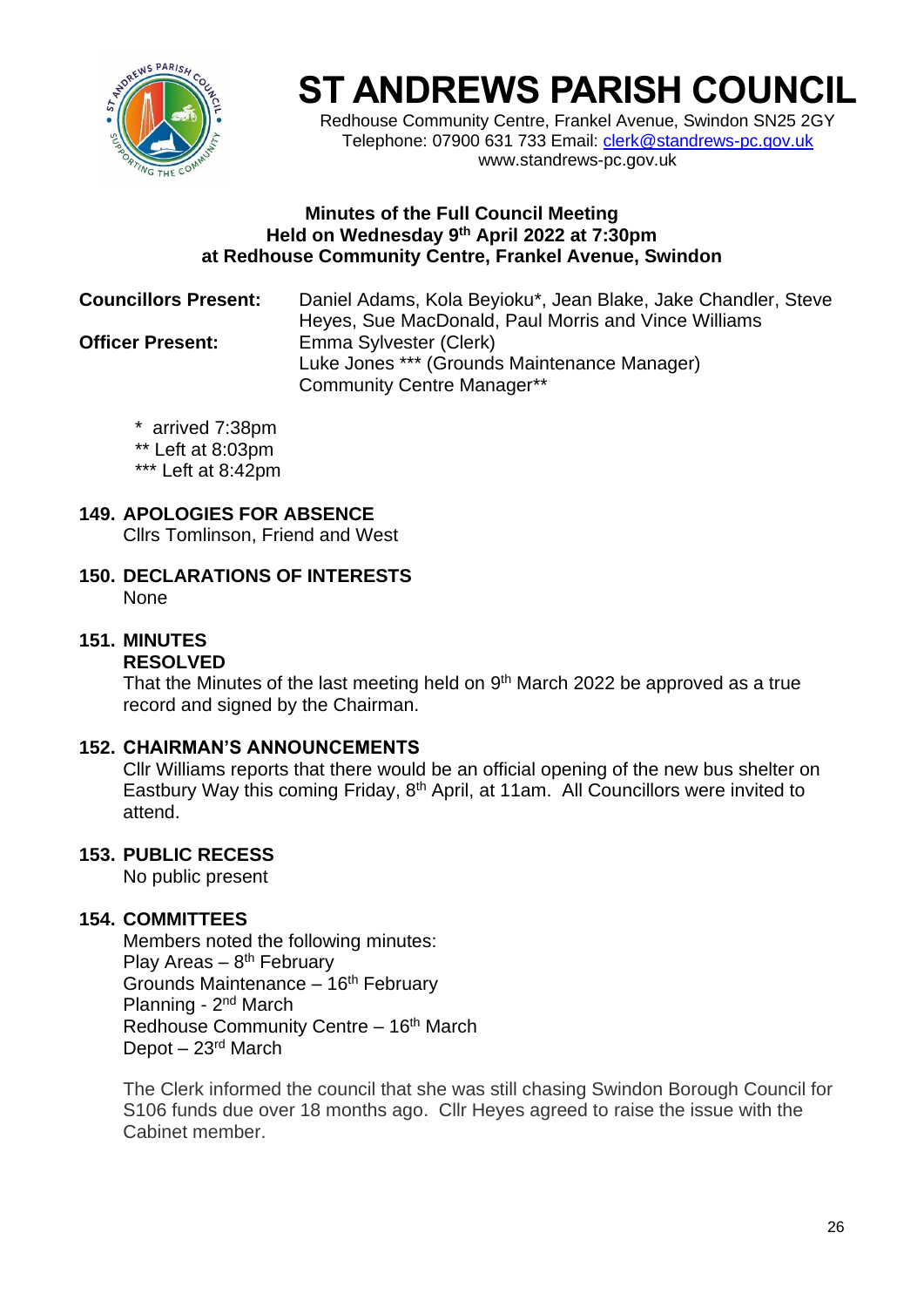

# **ST ANDREWS PARISH COUNCIL**

Redhouse Community Centre, Frankel Avenue, Swindon SN25 2GY Telephone: 07900 631 733 Email: [clerk@standrews-pc.gov.uk](mailto:clerk@standrews-pc.gov.uk) www.standrews-pc.gov.uk

### **155. REDHOUSE COMMUNITY CENTRE**

- (i) Members consider 3 recommendations from Redhouse Community Centre committee as follows:
	- (a) Decorate two halls **RESOLVED** to contract work to Indigo Services Group Ltd at a cost of £3880.00 to be funded from RCC Earmarked Reserves.
	- (b) To replace automatic door mechanism and change the doors to open outwards **RESOLVED** to contract work to South West Doors Ltd at a cost of £3587.00 to be funded from RCC Earmarked Reserves.
	- (c) To install 2 x air conditioning units in the small hall **RESOLVED** to contract work to Arctic Services Swindon Ltd at a cost of £6862.00 using funds from RCC Earmarked Reserves and General Reserves.
- (ii) Members considered a recommendation from Redhouse Community Centre committee to write of two debts totalling £1307.75. It was noted that the Centre Manager and Chairman have tried to obtain payment against these debts for over six months and the Redhouse Community Centre committee was updating the payment policy to ensure that this does not happen again. **RESOLVED** to write of debts totalling £1307.75.

#### **156. PLAY AREAS**

(i) Members considered a report from the Ground Maintenance Manager regarding the middle bank in Wallis Drive play area. It had originally been agreed to grass this area however the new proposal for a wildflower bank would improve the environment for birds and bees making it more attractive than a plain grass bank. **RESOLVED** to grow a wildflower bank in Wallis Drive play area subject to approval from Swindon Borough Council, purchasing wildflower seed from I-DealSeeds at a cost of £137.50

Members discussed growing other wildflower areas in the parish and it was agreed to discuss appropriate areas at a future Grounds Maintenance committee meeting.

(ii) Correspondence from Swindon Borough Council was noted stating that full responsibility for the maintenance of trees within play areas will remain in the lease. Swindon Borough Council requested confirmation that St Andrews Parish Council did not wish to take on the play area leases. The Clerk informed councillors that it was agreed at the last meeting not to take on the leases if Swindon Borough Council wouldn't carry on maintaining the trees and explained the procedure for reversing previous resolutions.

Members discussed the benefit of holding the leases and requested that communication is kept open with Swindon Borough Council. Members requested quotes for staff to carry out tree inspections and a meeting with Swindon Borough Council to discuss works that are required at Cobbett Close, Delius and Addinsell.

#### **157. EASTBURY WAY OPEN SPACE**

(i) It was noted that repairs to the eroding stream bank have been agreed to be carried out by Swindon Borough Council but the council has not been informed of a starting date.